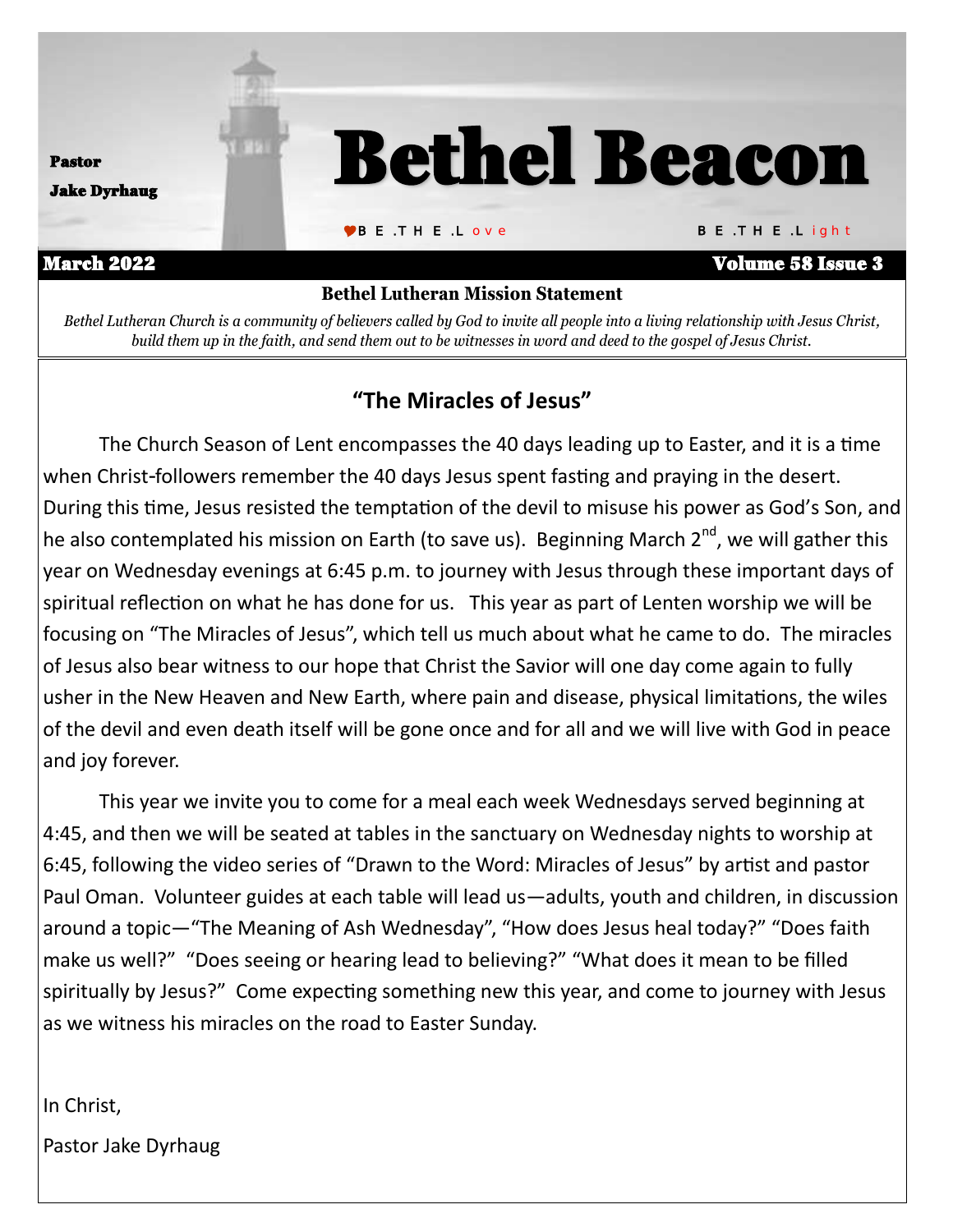

## BECOME A MEMBER!

Are you interested in learning how to become a member at Bethel Lutheran Church? Contact our church office at (701)642-4472 or [betheloffice@bethelwahpeton.com.](mailto:betheloffice@bethelwahpeton.com)

Becoming a member of a church is an important part of your faith journey. It connects you with God while having a "church home" connects you with the people of God on the same path - at whatever place you may be at – just beginning, somewhere in the middle or maybe a seasoned traveler. God's Word is the map that guides us.

### *Our Mission Statement*

### *Bethel Lutheran Church is a community of believers called by God to invite all people into a living relationship with Jesus Christ, build them up in the faith, and send them out to be witnesses in word and deed to the gospel of Jesus Christ.*

**New Member Sunday will be April 24 when we recognize and welcome new or transfer members at both the 9 AM and 11 AM services.** "New to Bethel" members can choose the service they prefer to attend. Don't worry -- we don't make you stand in front of the church or recite a statement -- you might have to put a name tag on though!

**"New to Bethel" members will gather for an orientation between worship services at 10 AM on April 24.** This is a casual, meet and greet session with Pastor Jake and the Board of Outreach where you can ask questions and learn more about Bethel. Coffee and treats will be provided.

**Questions?** Call (701)642-4472 or **[betheloffice@bethelwahpeton.com.](mailto:betheloffice@bethelwahpeton.com)**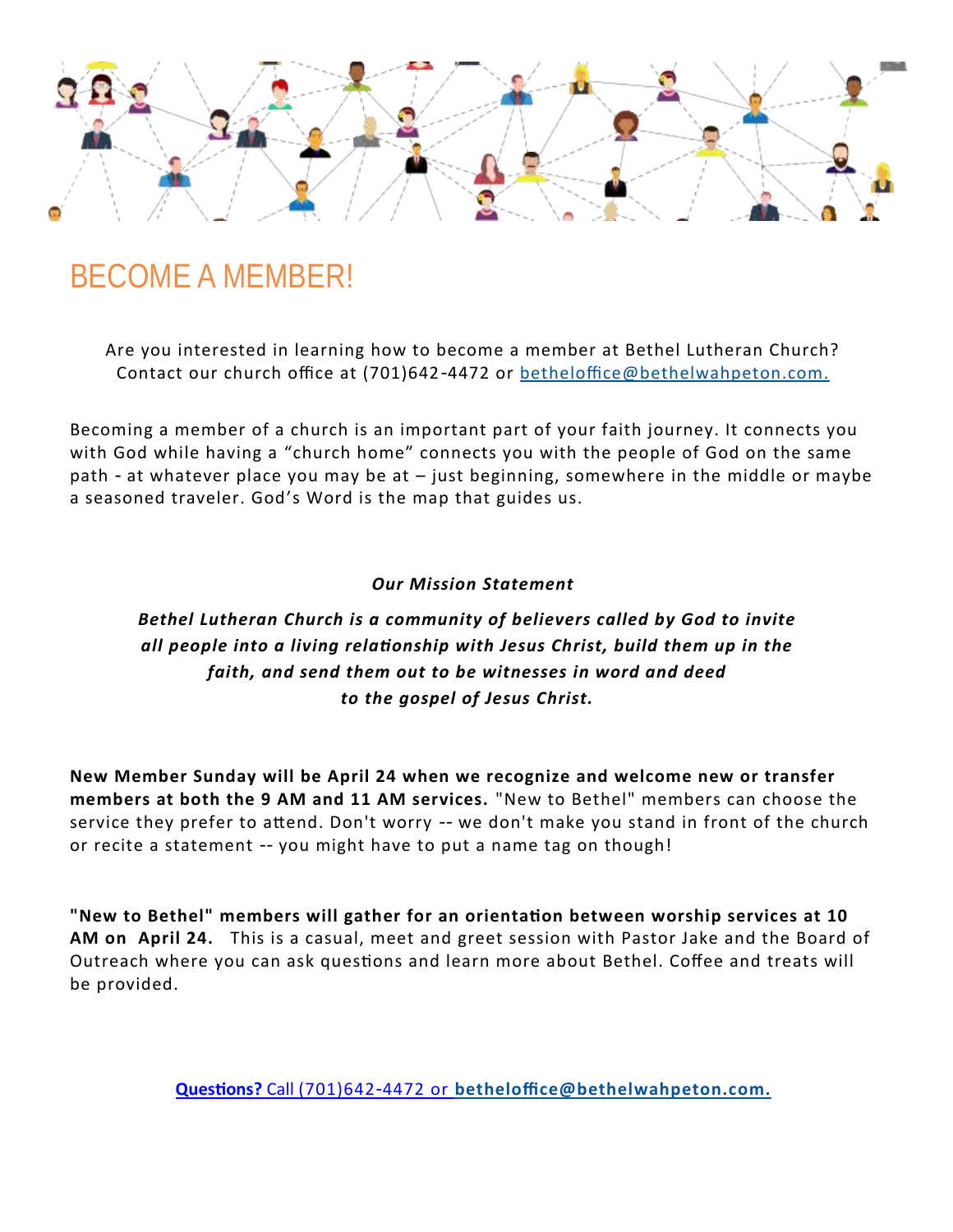# ATTENTION! Adults, Children, Youth

Join us Wednesdays of Lent as we partake in an

Inter-generational format of:

## "Drawn to the Word: Miracles of Jesus"

Video series with Artist and Pastor Paul Oman

New Perspectives of Worship Featuring:



## Wednesdays, TIME

March 2nd—Ash Wednesday

March 9th—Jesus Heals the Gerasene Demoniac (Mark 5:1-20)

March 16th—Jesus Raises Jairus' Daughter & Heals the Woman with the Flow of Blood (Mark 5:21-43)

March 23rd—Jesus Feeds the 5,000 & the 4,000 (Mark 6:30 & Mark 8:1-10)

March 30th—Jesus Heals a Man Born Blind (John 9:1-41)

April 6th—Jesus Raises Lazarus From the Dead (John 11:1-44)



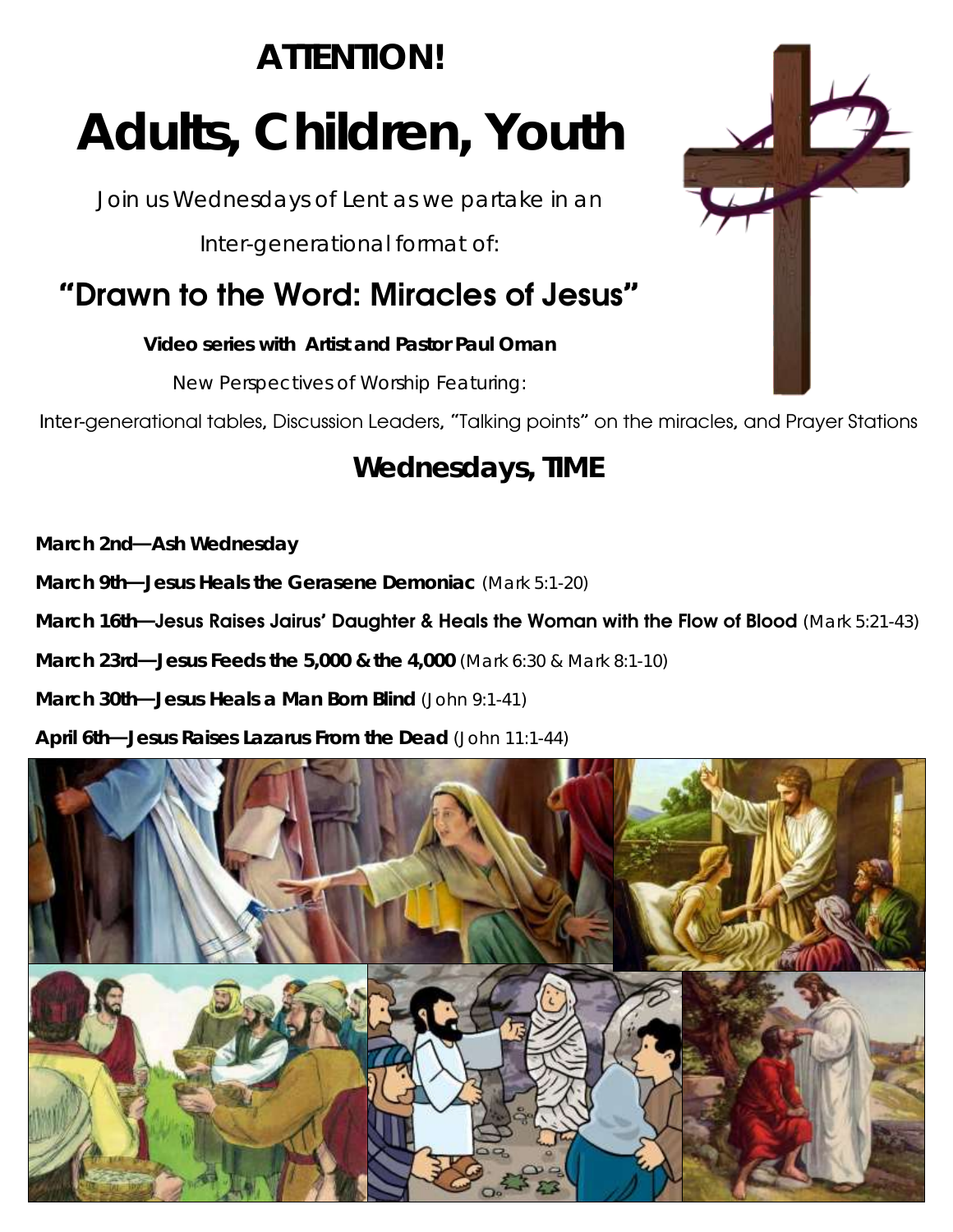### **Important Dates in March**

| March 2, 2022  | Ash Wednesday                |
|----------------|------------------------------|
|                | Read Across America          |
| March 13, 2022 | Daylight Savings Time Starts |
| March 17, 2022 | St. Patrick's Day            |
| March 20, 2022 | First Day of Spring          |
|                |                              |



### **DAYTIME BOOK CLUB**

The Daytime Book Club met on February 14 in the Bethel library. The book "Here Lies Daniel Tate" by Christin Taerrell was discussed. Everyone was captured by the

contents of this book and strongly recommends all to read.

Our next book to review on March 14 will be "Lightening Strikes" by William Kruger. This is written by a Minnesota author and he uses familiar MN landmarks as the background of the story. Cork is the son of Liam O'Connor, sheriff, in the small town of Aurora. Cork follows in his father's footsteps during an investigation into the death of a man revered by the residents . Some mysteries can be solved and others surpass our understanding.

**April 11 The Music of Bees Eileen Garvin May 9 Staggerford Jon Hassler**

We meet the 2<sup>nd</sup> Monday of the month at 10 a.m. in Bethel's Library. Come join us for an hour of fellowship. All are welcome!

 *"Time flies but books are timeless…..." Nanette L Avery* 

### **News from the Library**

We now have a private section for books with large print. You will find this narrow bookcase at the end of the North bookcase in the northwest corner. In time, we will be adding to the selections!! If you find some books with large print and would like to donate, we would appreciate that, too!

*"'For I know the plans I have for you,' declares the Lord, 'plans to prosper you and not to harm you, plans to give you a hope and a future.'" Jeremiah 29:11*

| <b>Office Hours</b> |                                      | <b>Contact Information:</b>        |                                        |  |  |
|---------------------|--------------------------------------|------------------------------------|----------------------------------------|--|--|
|                     |                                      | <b>Church Office: 701-642-4472</b> | Fax: 701-642-2477                      |  |  |
| 8am-5pm             | M-Th<br>8am-3pm<br>Fri<br><b>Sun</b> | Pastor Jake: 320-733-0257          | email: jdyrhaug@bethelwahpeton.com     |  |  |
| 8am-11am            |                                      | Lisa Bassingthwaite: 701-642-4472  | email: wschool@bethelwahpeton.com      |  |  |
|                     |                                      | Amy Erdmann: 701-642-4472          | email: betheloffice@bethelwahpeton.com |  |  |
|                     | <b>Brian Finnie: 701-642-4472</b>    | email: bfinnie@bethelwahpeton.com  |                                        |  |  |
|                     | <b>UTHERAN CHORCH</b>                | Joyce Johnson: 701-642-4472        | email: jjohnson@bethelwahpeton.com     |  |  |

 May love and laughter light your days,

and warm your heart and home.

May good and faithful friends be yours, wherever you may roam.

May peace and plenty bless your world with joy that long endures.

May all life's passing seasons bring the best to you and yours!

- Irish blessing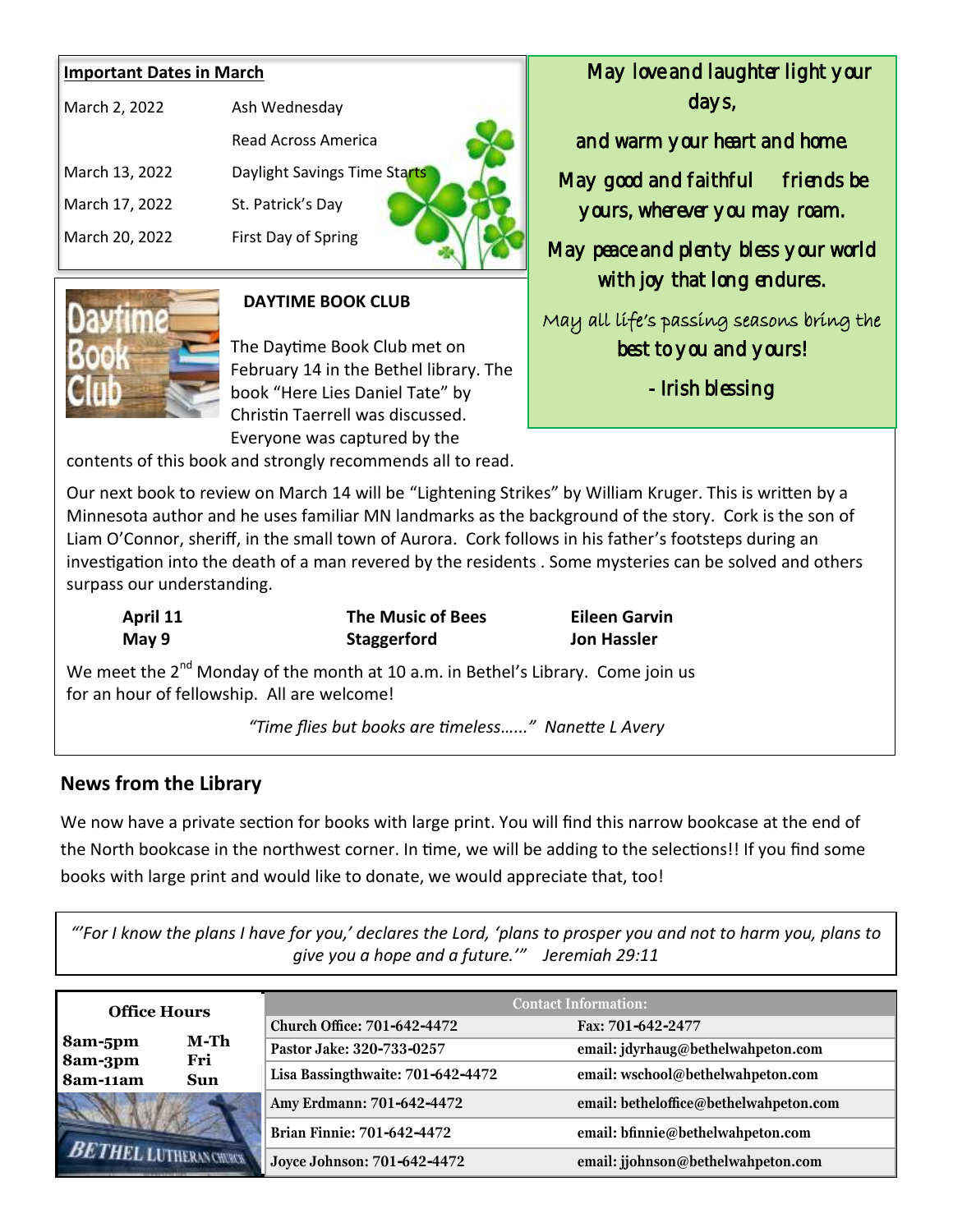### **From the Board of Stewardship**

### **MN Food Share March Campaign:**

Thanks to everyone who donated food and money at the *Souper Bowl Food Pantry challenge.* The \$314.25 total raised will be pledged to the March Food Share Campaign. There were 41 food items donated also.



Minnesota FoodShare March Campaign, the largest grassroots food and fund drive in the state, brings together organizations, businesses, faith communities, and individuals to help stock and support the capacity of nearly 300 food shelves.

To date, GMCC's Minnesota FoodShare has distributed over \$18.3 million dollars via the FoodFund. 100% of donations designated to Minnesota Foodshare during the March Campaign go into the FoodFund and are distributed to participating food shelves.

Remember the hungry during our congregation's March Campaign. We will be collecting food





In Memory of: Given by: Joyce Suppa (sister to Karen Lutz) Sonja Christensen Maxine Torgerson Bob and Ginny Buck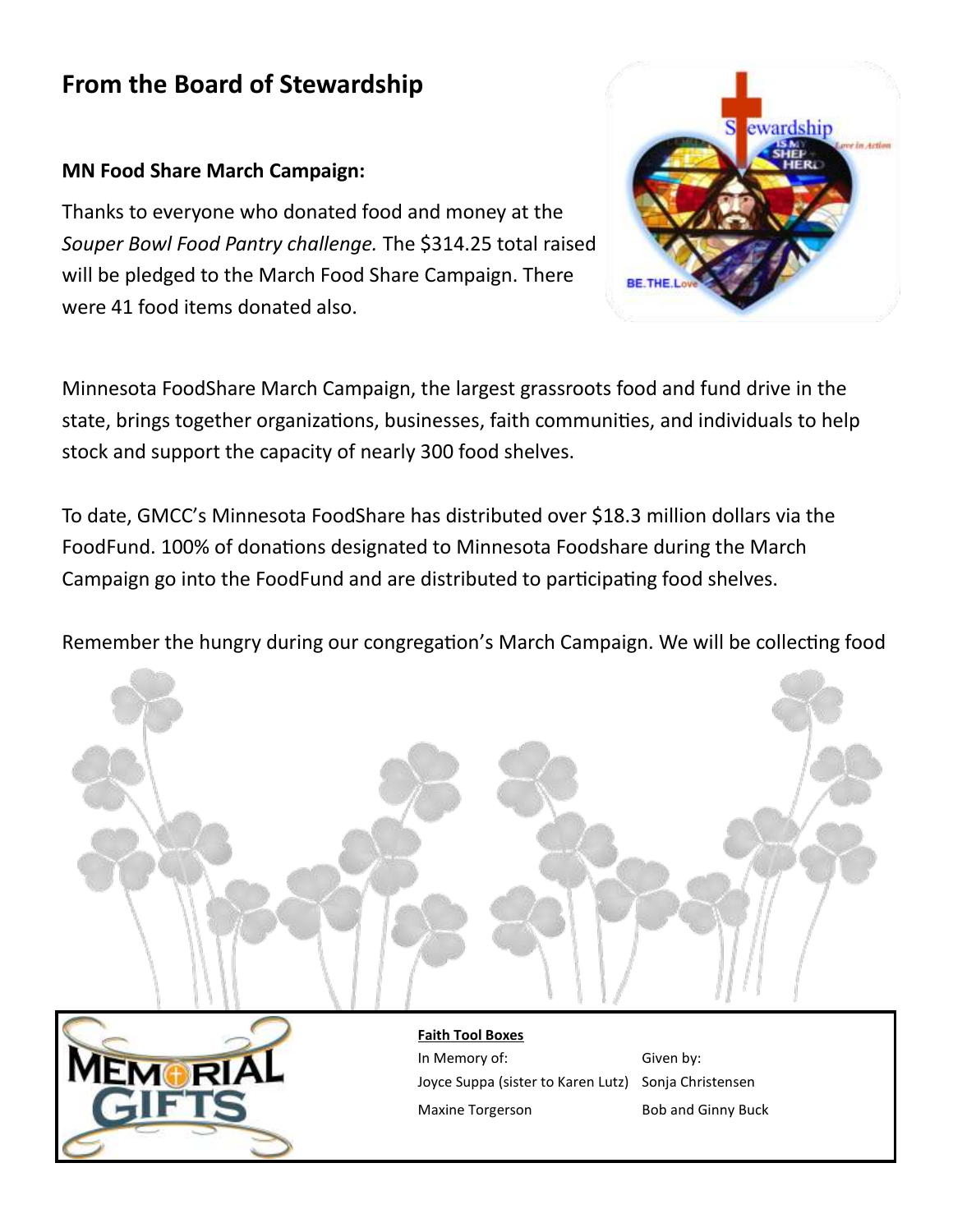These are Bethel members known to have birthdays in March. If you have a birthday in March & your name is not listed, please contact the church office so we may update our church records.

Brian Rempfer

Britt Rovig

03/01 Mary Braun James Jacobson Kathleen Olson Tori Uhlich 03/02 Jon Koenig Michael Pausch 03/03 Donna Callenius Bly Hatting 03/04 Adam Brevik Abigail Bronson Joey Ehlers Jackson Kriel Cambri Mauch Abigayle Paulson Alice Schlotfeldt James Smith 03/05 Remy Cornelius 03/06 Christine Estep Danielle Flack Dale Formaneck 03/07 Caleb Beto Morgan Czichotzki Adam Hoefs Colton Luck Carla Sheeley 03/08 Yvonne Opoien 03/09 Ashlyn Kahler Peyton Miller Sean Owens Jenn Plummer 03/10 Leigha Johanson Katherine Richels 03/11 Henry Buller Patrick Trappen 03/12 Ellie Ehlers Gwen Finnie Jamie Rezac Ardeith Richter 03/13 Bradley Cruff Brandon Due 03/14 Beau Beyer Kinsley Davis Ethan Meide Seth Meide Michael Vaneps 03/15 Romel Moen Vivan Nordick Alison Probasco Rodney Romereim McCoy Smith Leanna Weight 03/16 Alec Carlson Avery Malme Cade Malme Brandi Romereim Scarlette Rovig Carol Sturdevant 03/17 Josh Beto Lee Krump Sicily Malme Dale Peppel Shelby Stone

03/18 Kenny Knudson

Kinzee Miller

Gordon Mikesh Pat Paulson 03/19 Brady DeVries Leah DeVries Rhapsody Lunsetter Paul Oehlke Frank Ringer Mark Sherven Richard Truesdell 03/20 Matthew Anderson Jean Carlson Megan Kraft Sonia Muller Blake Peterson 03/21 Anissa Bermea Jessica Munter Jennifer Vigen 03/22 Cynthia Bredeson Brenda Rick 03/23 Micah Anderson Brittney Close Adyson Hietkamp Mason Medenwaldt Tatum Pehl Carol Schmidt 03/24 Corey Amos Kim Hansen Jacob Kubela 03/25 Jane Berndt Michael Erlandson

Cayden Hoaby

Breanna Koval

Nadine Torgerson 03/26 Reeann Enderson Bryant Friskop 03/27 Shawn Beto Cheri Formaneck Tawny Irwin Logan Jepsen Jacob Prchal Andrew Schulz Scott Stiller 03/28 Lila Gedrose Jensen Hatting 03/29 Mike Bassingthwaite Dennis Grandalen Richard Grosz Bonnie Namtvedt Christin Neiber Don Tobin Jordan Vaneps 03/30 Brad Bakken Geraldine Coyne Reed Kasowski Brenda Romereim 03/31 Mark Korinek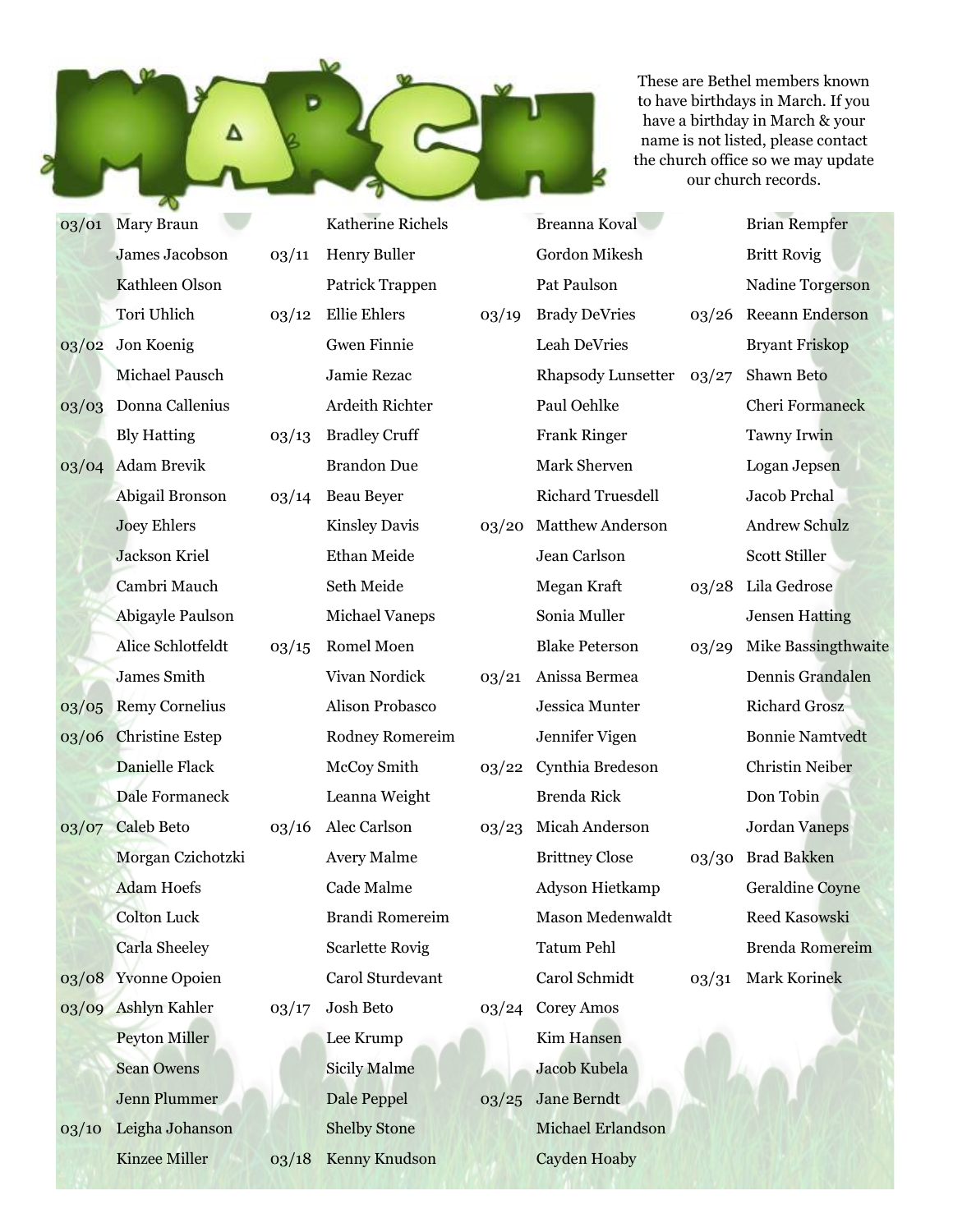# Bethel Youth & Families DELIIEI TUULII Q FAIIIIIIES<br>———————————————————

National Youth Gathering update:

After much prayer, conversation and tears, the gathering team made the difficult decision to cancel the 2022 National Youth Gathering. Due to the ongoing pandemic, the recent COVID-19 surge and public health considerations.

This breaks my heart for all the young people who will not get to experience the Gathering.

This was not an easy decision, and I ask for your prayers and your grace. With God's power at work in and through us, we can do far more than we dare ask or imagine!

I we will be planning an alternate trip for this summer. Please join us March 13 at 7:00 to get all the details for the summer trip.

First communion class:

First communion classes will be help April 10 and 13. Please register will Lisa by April 1. Classes are open to anyone looking to learn more about the gifts we receive through Holy communion.

Vacation Bible School:

Planning has started for VBS if you would like to be part of the fun, please contact Lisa.

Youth room:

We are always in need of snacks, and drinks. You can also give gift cards for us to purchase supplies.

Youth fundraiser:

On March 20 we will be doing Easter Bingo! Watch for more information in the blue sheet and on Facebook.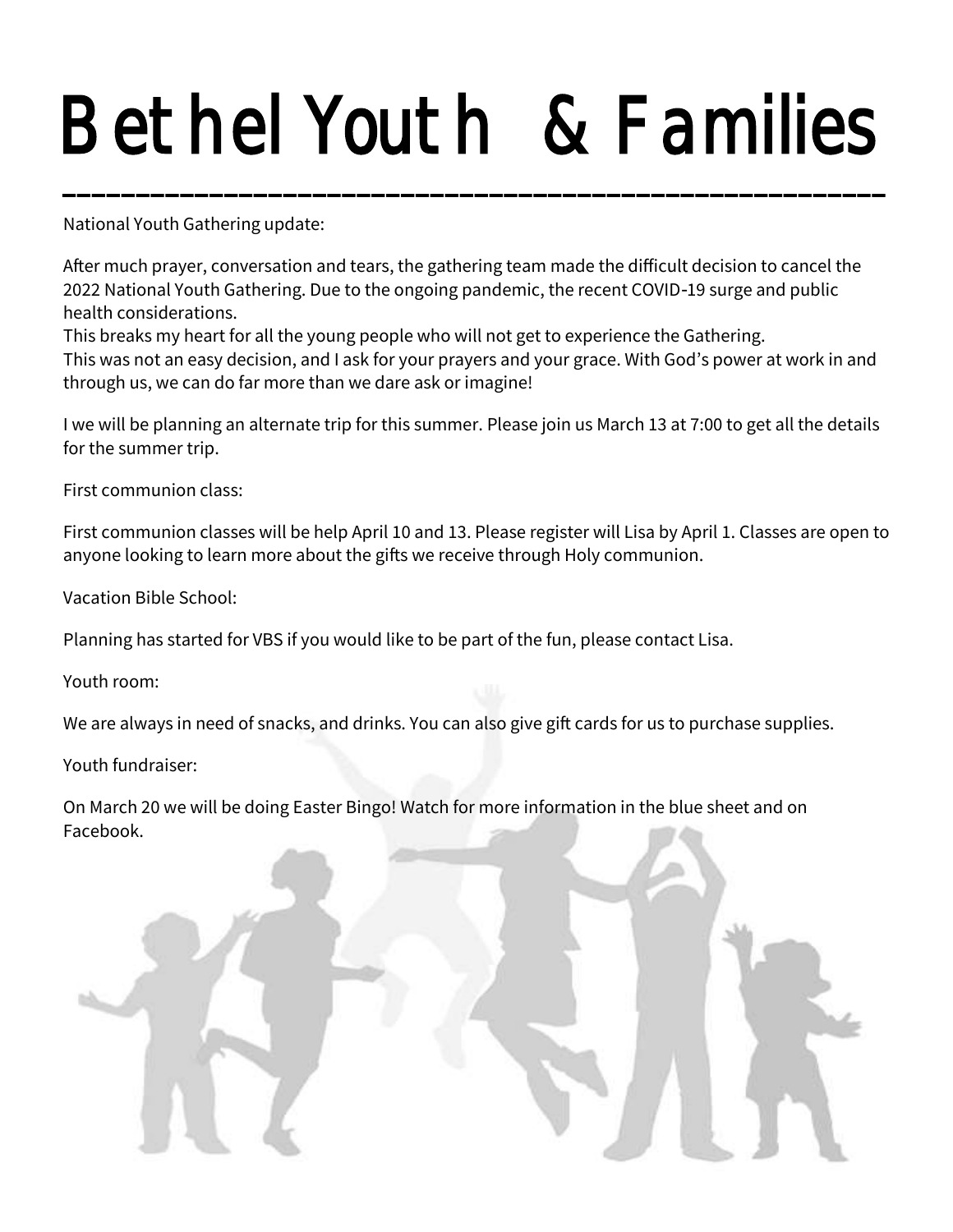### **BETHEL LUTHERAN CHURCH**

### **PLANNING COUNCIL MINUTES**

### **February 10, 2022**

### **CALL TO ORDER (7 PM)** – Carter Hansen

**Members Present:** Ex. Com. - Carter Hansen, Ginny Buck, Dianne Finnie, Mike Bassingthwaite; Bd of Lay – Cyndy Kolle; Bd of Property – Danielle Flack/Paul Oehlke; Bd of Christian Ed – Dana Anderson; Bd of Stewardship – Linda Johnson; Bd of Outreach – Lori Pithey; Pastor Jake Dryhaug

**Members Absent:** none

**Guests:** Lisa Bassingthwaite (Dir. of Youth & Family Ministries)

**Spiritual Direction** – Cyndy Kolle

**Approval of January 2022 Minutes:** Cyndy moved & Lori seconded to approve with correct to Bd of Ed meeting date. Motion carried.

**Board Stories / Vision Sharing:** Carter explained the expectations of this section of the agenda (everyone has the minutes so no need to recap, etc.)

Bd of Lay

- Lent theme will be "Drawn to the Word" (5 miracles)
- Easter services will be April 17th at 7, 9, & 11
- Welcome pad process will be renewed

### Bd of Property

• Building use policy discussion (\$300 per building use + \$200 for janitorial services for outside groups). Lots of discussion; policy will be finalized at next meeting.

Bd of Christian Ed

- National youth gathering for next summer has been cancelled by churchwide. Planning alternate trip for the youth; more to come.
- Had 24 kids and now 21. Bus is 53 passengers so more are being invited.
- Adult Ed committee to meet soon.
- The Bd will be doing a book study this year.

Bd of Stewardship

- This is Linda's last meeting as she is helping the Bd transition.
- ICON tutorial will be held Feb. 20th.
- Time and talent process being renewed.
- Holding a Superbowl fundraiser on the 13th.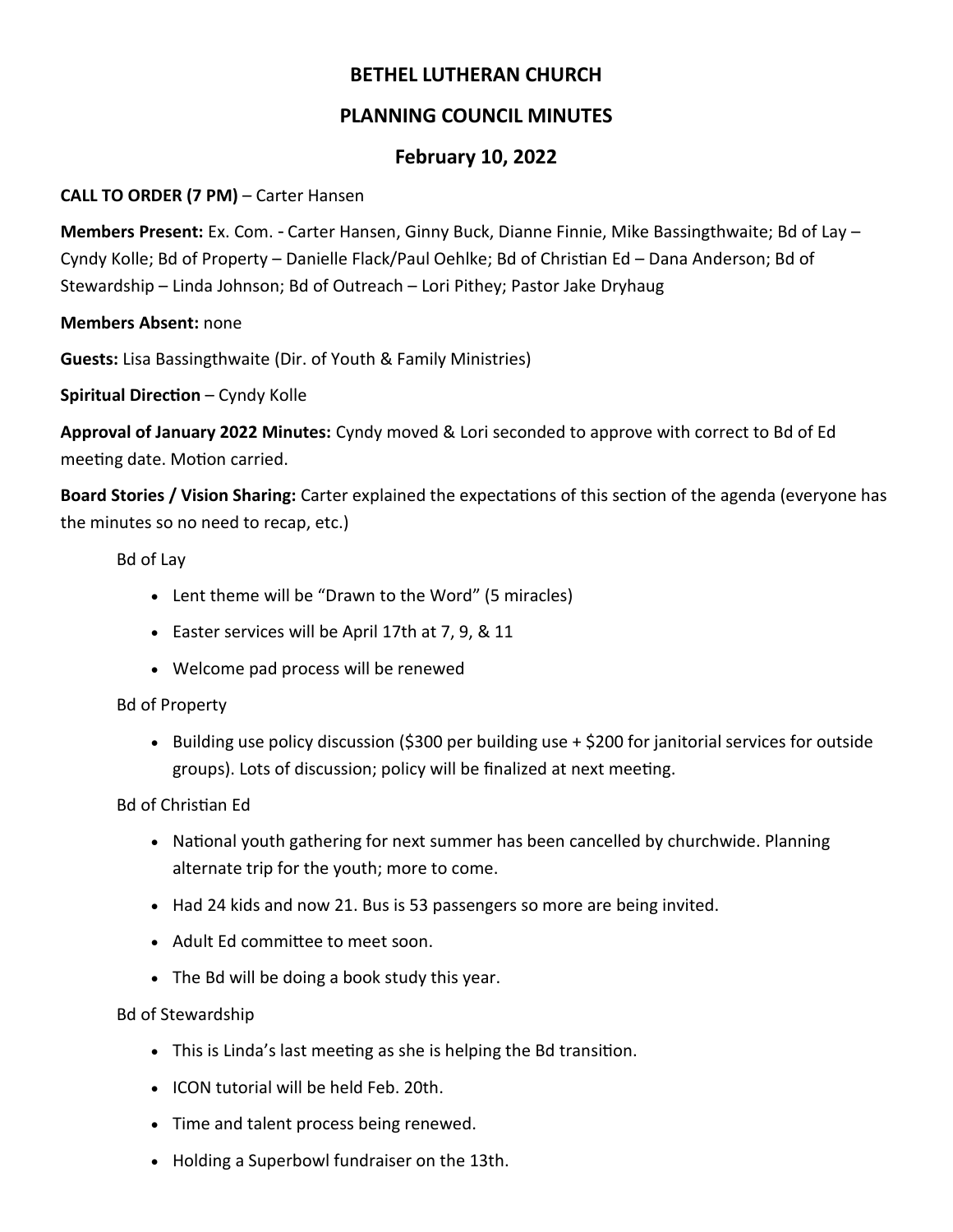Bd of Outreach

- Looking for staff workshops
- SV magazine advertising discussion
- Brought forth the use of an alternate Bethel logo go for it.

#### **Old Business:**

- 1. Annual meeting follow-up:
	- No discussion items.
- 2. Board member status:
	- All boards have full slate of membership.
	- Board meetings will continue to be the 3rd Tuesday of the month at 5:30 pm.

#### **NEW BUSINESS:**

- 1. Pastor Phil's role at Bethel:
	- Carter explained that Phil is serving 1 "weekend" a month (Sun-Weds) plus as requested. Not intended to serve as an interim pastor; he is here for special purposes.
	- Additional explanation will be put in the upcoming blue sheets
- 2. Future dates and times for PC meetings:
	- 2nd Thursday of the month at 6:30 will be the new established time. This will help provide more info. for financials to be ready to be discussed and works better for some than Tuesday does.
- 3. Leadership retreat:
	- Will be held on February 27th from noon to 3 with lunch served. An invite will be going out to all leadership groups and staff; board chairs were ask to encourage all members to attend. This will be lead by Pastor Phil and will be a totally different agenda than in the past.
- 4. Other business:
	- The \$100,000 set aside for Outreach from the capital campaign will need to be discussed at future meetings as the campaign comes to a close this next spring.
	- Cyndy Kolle Get your pictures taken/in for the directory!

**TREASURERS REPORT:** Mike provided some misc. numbers for January. Some cleanup and organization of date is needed thus a more comprehensive report will be provided next month and going forward.

- Consensus was to request Missy to start paying benevolences to the synod again for the year including for January.
- Consensus to continue to pay the mortgage and interest from the dedicated campaign funds until the general budget finances improve or until decided otherwise in the future.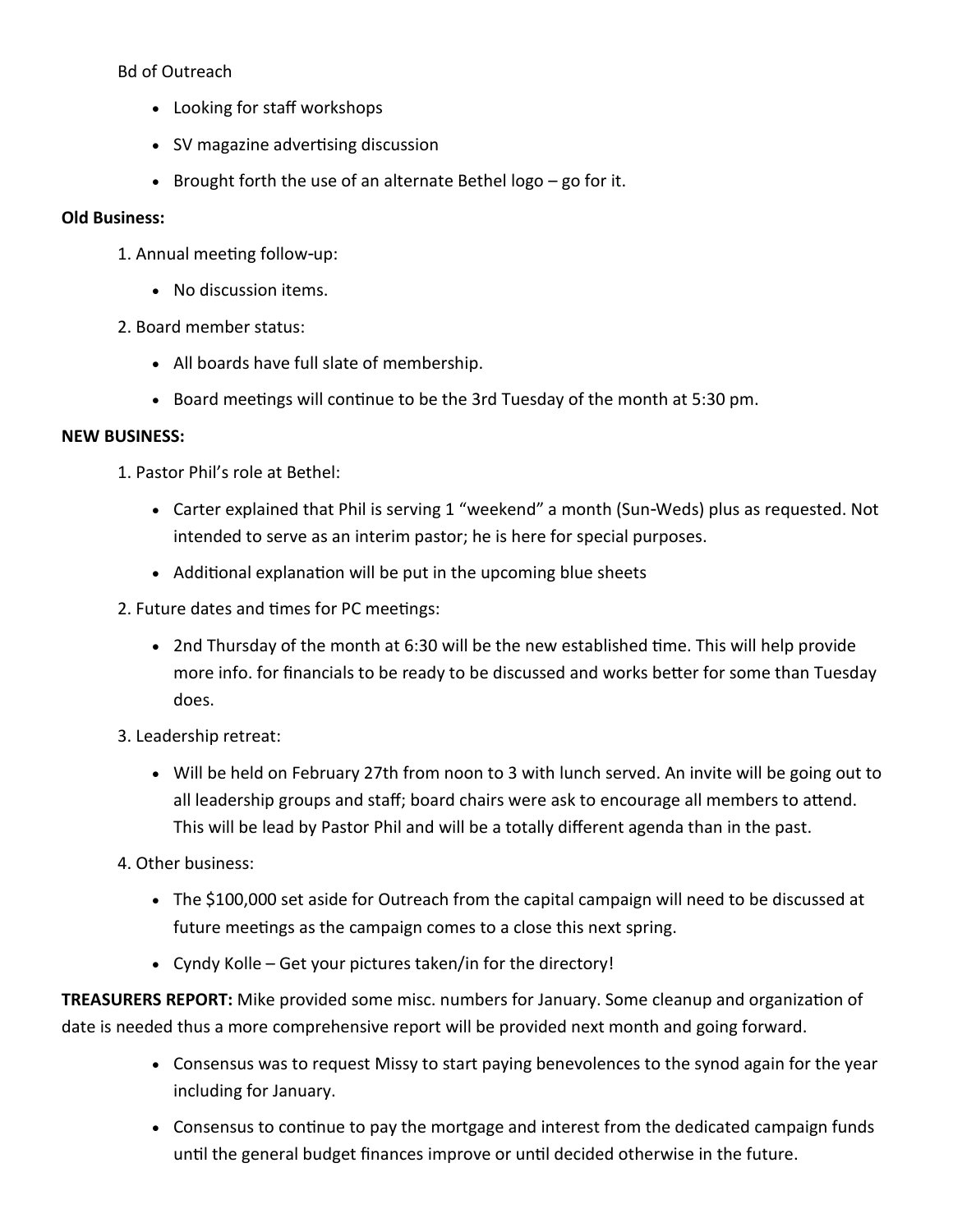### **Dates and notables:**

February 18, 2022 – Beacon Articles Due February 20, 2022 – ICON training 10-12 February 27, 2022 – Leadership retreat 12-3 Closing with the Lord's Prayer Spiritual Direction for March – Dana Anderson Next meeting March 10, 2022 at 6:30 Respectfully Submitted: Mike Bassingthwaite, Secretary/Treasurer